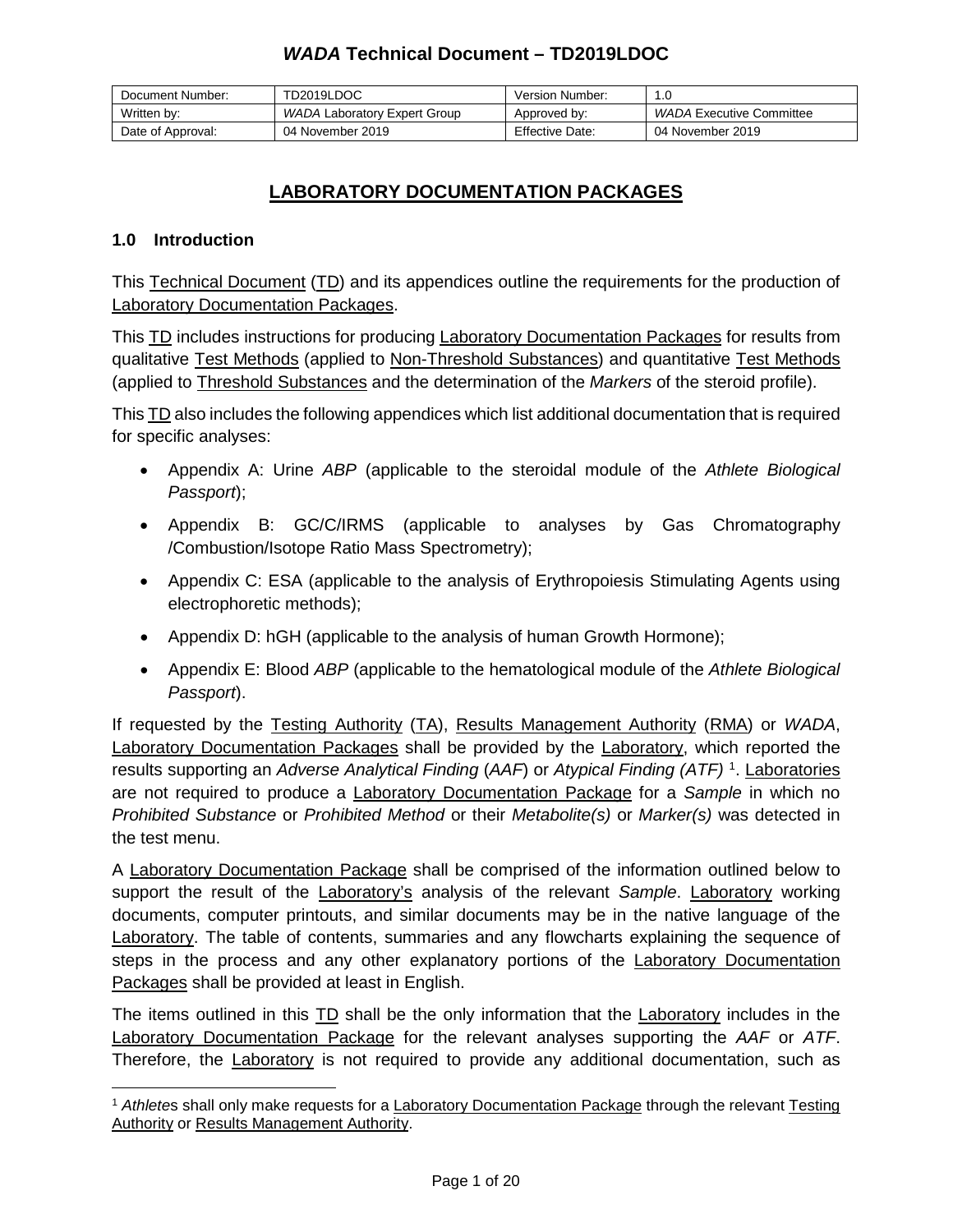| Document Number:  | TD2019LDOC                   | Version Number: |                          |
|-------------------|------------------------------|-----------------|--------------------------|
| Written by:       | WADA Laboratory Expert Group | Approved by:    | WADA Executive Committee |
| Date of Approval: | 04 November 2019             | Effective Date: | 04 November 2019         |

Standard Operating Procedures (SOP), general quality management documents (*e.g*., ISO compliance documents), validation or **External Quality Assessment Scheme (EQAS)** data or any other data or document, in hardcopy or electronic format, not specifically required by this TD.

A Laboratory Documentation Package should be provided to the TA, RMA or *WADA* within the timelines stipulated in the International Standard for Laboratories (ISL) [1].

Laboratory Documentation Packages may be requested for "A" and "B" [2](#page-1-0) *Samples*. However, Laboratory documents applicable to both "A" and "B" *Samples* (*e.g. Doping Control* Form, *Sample* receipt documentation, etc.) need only be provided once in the **Laboratory Documentation** Packages.

This TD sets forth formal requirements. Deviations from the requirements set forth herein shall not invalidate the *AAF*(s) or *ATF*(s).

## **2.0 Formatting Requirements**

Laboratory Documentation Packages shall meet the following formatting requirements:

- A Table of Contents;
- Sequentially numbered pages;

• Presentation in a format that will allow proper review by relevant stakeholders such as clearly scanned documents, descriptors, etc. (annotations may be included by the Laboratory to assist interpretation);

• Information that appears on data and forms that refers to other *Samples* may be redacted by the Laboratory;

• Data, charts, graphs, etc. shall be clearly described and presented.

[Comment: Descriptions may be provided in the Table of Contents, page headers, titles, etc.; data and chart details shall be legible.]

### **3.0 Laboratory Documentation Requirements**

Laboratory Documentation Packages shall contain the following information:

3.1. Cover Page

• Identification of the Laboratory preparing the Laboratory Documentation Package, including the relevant *Sample* code and whether it is an "A" or a "B" *Sample*;

• A signed statement by the Laboratory Director or authorized delegate certifying that the Laboratory Documentation Package contains authentic copies of original data and forms;

<span id="page-1-0"></span> $\overline{a}$ <sup>2</sup> Including split portions of the "B" *Sample*.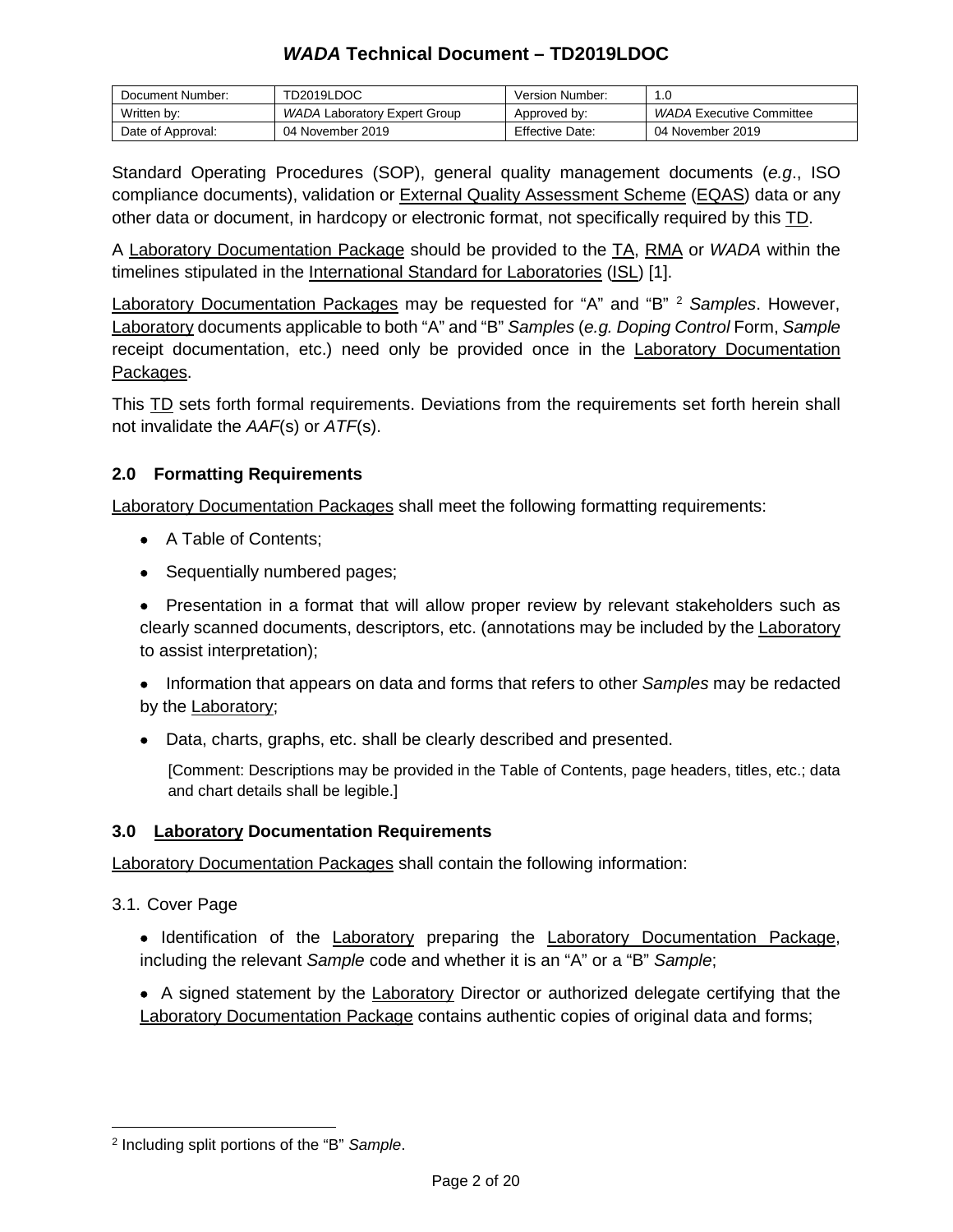| Document Number:  | TD2019LDOC                   | Version Number:        |                          |
|-------------------|------------------------------|------------------------|--------------------------|
| Written by:       | WADA Laboratory Expert Group | Approved by:           | WADA Executive Committee |
| Date of Approval: | 04 November 2019             | <b>Effective Date:</b> | 04 November 2019         |

• A declaration specifying that the Laboratory Documentation Package shall be handled as confidential information, shall not be disclosed to third parties or be reproduced or forwarded unless written approval is obtained from the Laboratory;

• A statement certifying that the *Sample* was analyzed according to the relevant *WADA* rules in force (*e.g*. ISL, TDs);

• Any relevant comments.

3.2. Chain of Custody

• List of Laboratory staff involved in the analysis of the *Sample*, including signatures and/or initials and position title(s)  $3$ ;

• The *Doping Control* Form related to the *Sample*. The *Sample's* external chain of custody form shall also be included if provided by the Testing Authority;

• The Laboratory's documentation of receipt of the *Sample*, including a declaration about any condition observed upon *Sample* receipt that may adversely impact the integrity of the *Sample* (in accordance with the ISL [1]);

• Documentation linking the *Sample* code (collection kit code) to the Laboratory identification code (if available);

• The relevant "A" and/or "B" *Sample* container Laboratory Internal Chain of Custody documentation;

• Summary of the chain of custody which is supported by the Laboratory Internal Chain of Custody documentation provided.

### 3.3. Analytical data

 $\overline{a}$ 

### 3.3.1. Confirmation Procedure (CP) Data

CP method details to be provided within the documentation:

- SOP title or identification code of the CP method applied;
- Instrument type/identification code;
- Description of the composition of each positive quality control (QC) sample(s) analyzed in the same batch;
- The monitored ions/transitions in the method for identification of the target compound(s) (for  $GC$ -MS<sup>n</sup> and/or  $LC$ -MS<sup>n</sup> procedures);
- "A" and/or "B" *Sample* Laboratory Internal Chain of Custody documentation for the CP relevant to the storage and handling of the *Sample* container (if not provided under 2.2 above);

<span id="page-2-0"></span><sup>3</sup> Each individual's complete signature/initials/name is provided to assist in the interpretation of the Laboratory Internal Chain of Custody documents.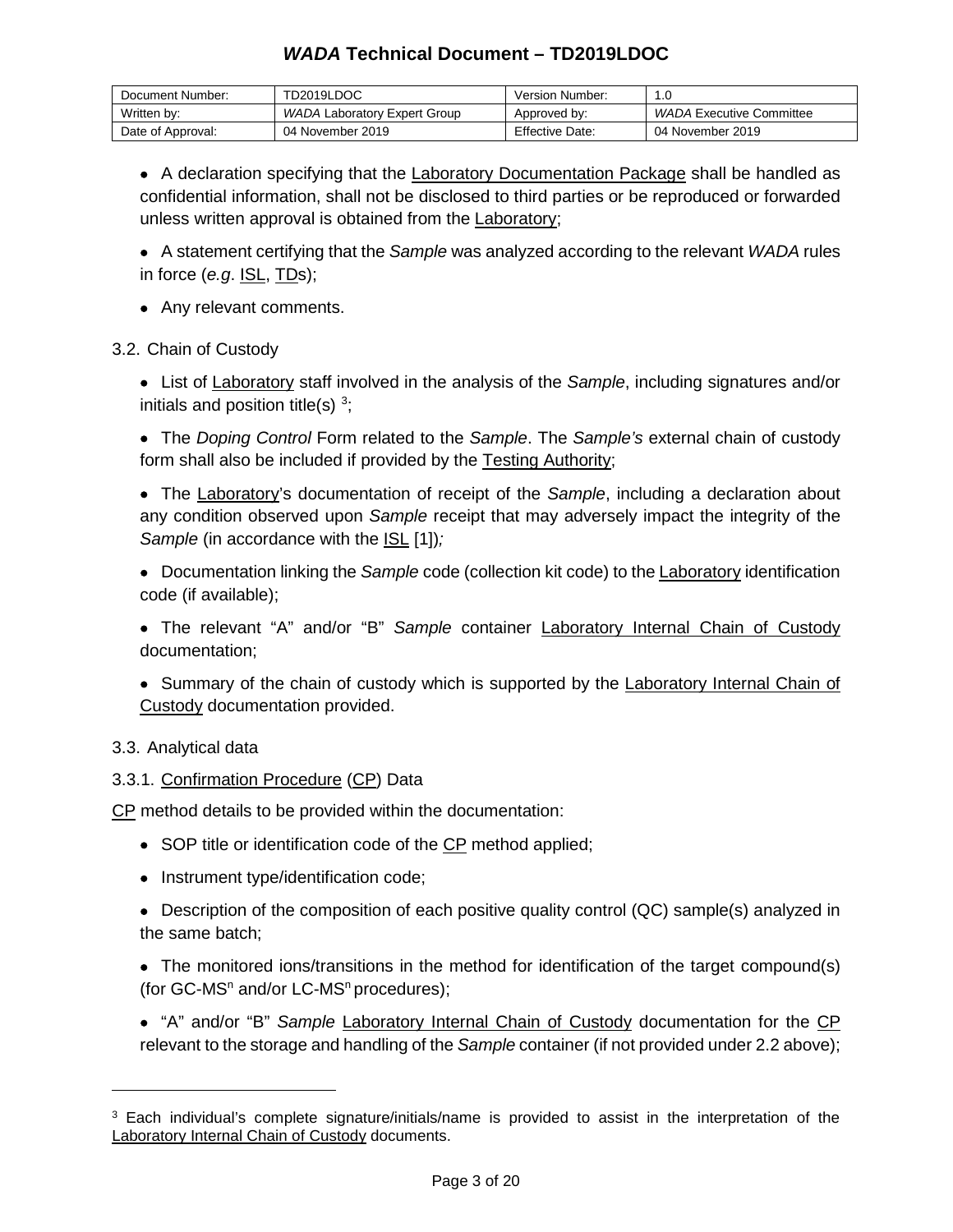| Document Number:  | TD2019LDOC                   | Version Number:        | 1.0                      |
|-------------------|------------------------------|------------------------|--------------------------|
| Written by:       | WADA Laboratory Expert Group | Approved by:           | WADA Executive Committee |
| Date of Approval: | 04 November 2019             | <b>Effective Date:</b> | 04 November 2019         |

- CP Aliquot Laboratory Internal Chain of Custody documentation;
- CP analytical instrument sequence file <sup>[4](#page-3-0)</sup>;
- CP chromatographic and spectral data (for GC-MS<sup>n</sup> and/or LC-MS<sup>n</sup> procedures)<sup>[5](#page-3-1)</sup>:
	- o Positive QC sample(s);
	- o Negative QC sample(s); and
	- o Aliquot(s) analyzed to conclude the *Adverse Analytical Finding(s)*;

[Comment: CP data shall be copies of the original data evaluated by the Laboratory to support the conclusion of an *AAF* or *ATF*.]

• For GC-MS<sup>n</sup> and/or LC-MS<sup>n</sup> procedures, identification data  $6$  demonstrating compliance with the TD IDCR [2] including:

 $\circ$  A summary table with relative abundances of diagnostic ions, retention time (RT) data and relevant calculation results;

o The applicable criteria utilized to identify the target Analyte(s) and report an *AAF or ATF*;

o The summary table shall include signed/initialed (or electronic signature/ validated LIMS outputs) statements that the results meet the applicable criteria  $\frac{7}{5}$  $\frac{7}{5}$  $\frac{7}{5}$ 

• Statement that there was no deviation from the written CP.

[Comment: If deviation(s) exist (e.g. a change in the split ratio or a dilution of the derivatized *Sample* due to *Sample* overload in the instrument; application of an additional cleanup step; or an explanation for the re-analysis of the *Sample* with a new Aliquot) then documentation of the deviation(s) from the written CPs shall be provided.]

• Statement of acceptable performance based on the evaluation of the analytical instrument which was used to generate the Sample's CP data.<sup>[8](#page-3-4)</sup>

3.3.2. Additional documentation for quantitative CP methods only

A summary of the quantitative data for the Threshold Substance(s) including:

• The calibration curve;

<span id="page-3-0"></span> $\overline{a}$ <sup>4</sup> A copy of the original file (preferably generated by the analytical instrument software), which demonstrates the identification and order of analysis of each *Sample* analyzed in the Confirmation Procedure.

<span id="page-3-1"></span><sup>5</sup> Data shall contain appropriate header information including date and time of analysis, identification code(s), instrument identification, etc. which allows traceability to other Laboratory documentation.

<span id="page-3-2"></span><sup>&</sup>lt;sup>6</sup> The Laboratory is not required to quantify or report a concentration for a Non-Threshold Substance.

<span id="page-3-3"></span><sup>7</sup> For example, "pass/fail" as a statement of compliance with criteria.

<span id="page-3-4"></span><sup>8</sup> For example: "Instrument [identification] meets performance criteria based on the Laboratory SOP and QC data". This statement shall be signed and dated by the operator performing the evaluation.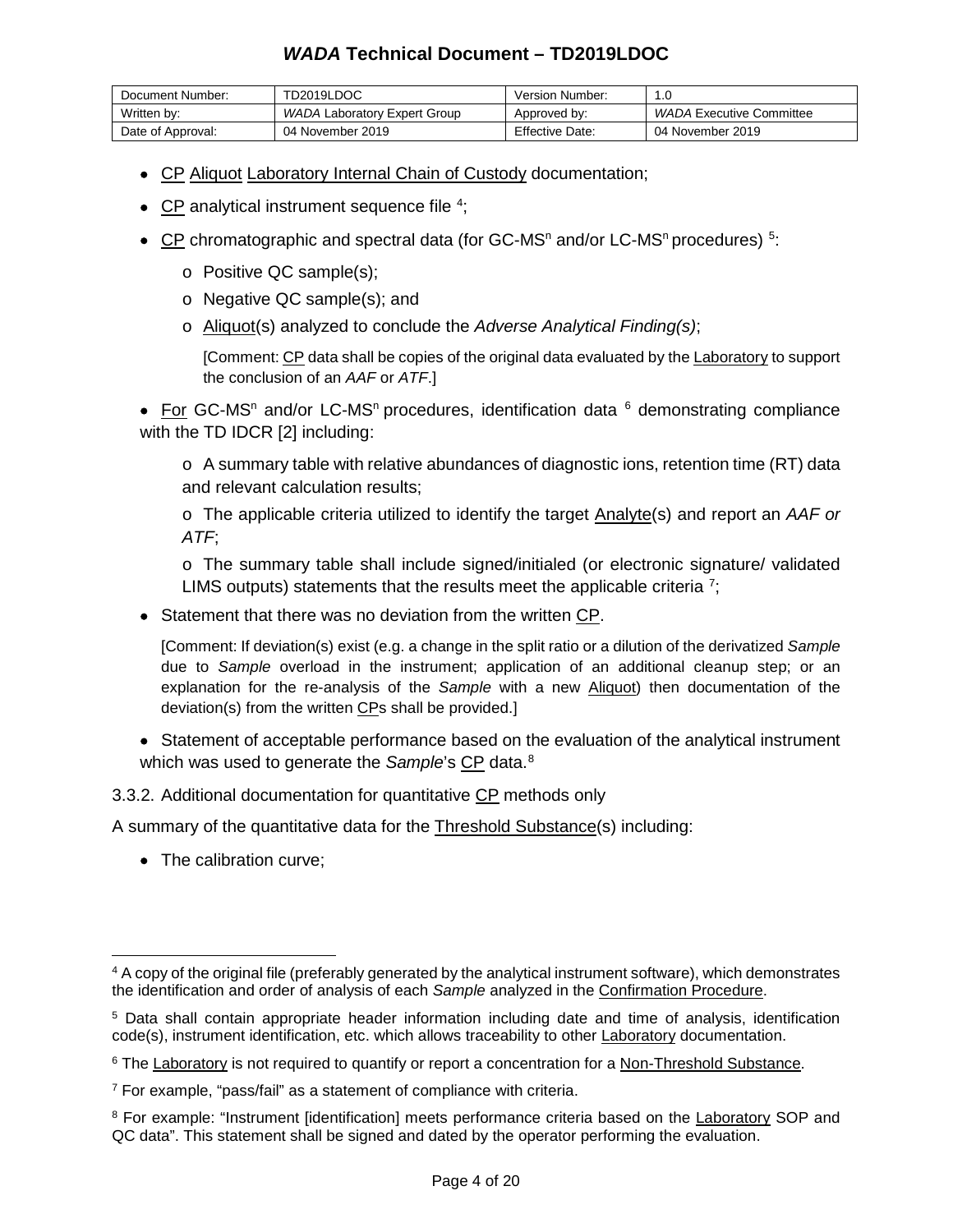| Document Number:  | TD2019LDOC                   | Version Number:        | 1.C                      |
|-------------------|------------------------------|------------------------|--------------------------|
| Written by:       | WADA Laboratory Expert Group | Approved by:           | WADA Executive Committee |
| Date of Approval: | 04 November 2019             | <b>Effective Date:</b> | 04 November 2019         |

• The mean concentration (or ratio or score) from triplicate determinations as well as the individual concentrations determined for all the **Aliquots** and QC sample(s) determined with appropriate units (as applicable);

• The nominal and measured concentrations of the QC sample(s) in addition to the acceptance criteria with a statement that the QC(s) test results pass the acceptance criteria;

• The Measurement Uncertainty (in compliance with the TD DL [3]):

o If an adjustment for Specific Gravity (SG) is necessary, the SG of the *Sample*, the adjusted Threshold and resulting adjusted DL shall be provided;

 $\circ$  A statement that the relative  $u_c$  (%) for results at levels close to the Threshold does not exceed the maximum permissible relative *uc Max* (%) in Table 1 of the TD DL and applicable Technical Document or Laboratory Guidelines;

o The Laboratory result for the Threshold Substance in the *Sample* (units), as determined and without truncation as per TD DL, with the *uc* associated with the result. Generally, this is provided by reporting the *U95%* (units) determined by the Laboratory based on a two-tailed 95% coverage interval  $(k = 2)$  and expressed as  $x \pm U_{95\%}$ .

[Comment: The summary table provided shall compile the necessary data and applicable criteria utilized to evaluate the quantitative results obtained for the target Analyte(s) in order to report an *AAF* or *ATF*.]

### 3.4. Laboratory Test Report(s)

Laboratory Documentation Packages shall include the Laboratory (*ADAMS*) Test Report(s) [9](#page-4-0) provided to the Results Management Authority including the relevant Laboratory Test Report(s) from the Laboratory which performed subcontracted analyses, if applicable.

### 3.5. Subcontracted Analysis

 $\overline{a}$ 

If an *AAF* or an *ATF* resulted (in whole or in part) from a subcontracted analysis, then the subcontracted Laboratory shall provide the documentation (described in this TD) to the Laboratory which subcontracted the analysis and reported the result for the preparation of the Laboratory Documentation Package. The Laboratory Documentation Package shall clearly describe the steps conducted by each **Laboratory**.

<span id="page-4-0"></span><sup>9</sup> In the case of Threshold Substances confirmed by quantitative Test Methods, the *ADAMS* Test Report shall include details in compliance with the TD DL.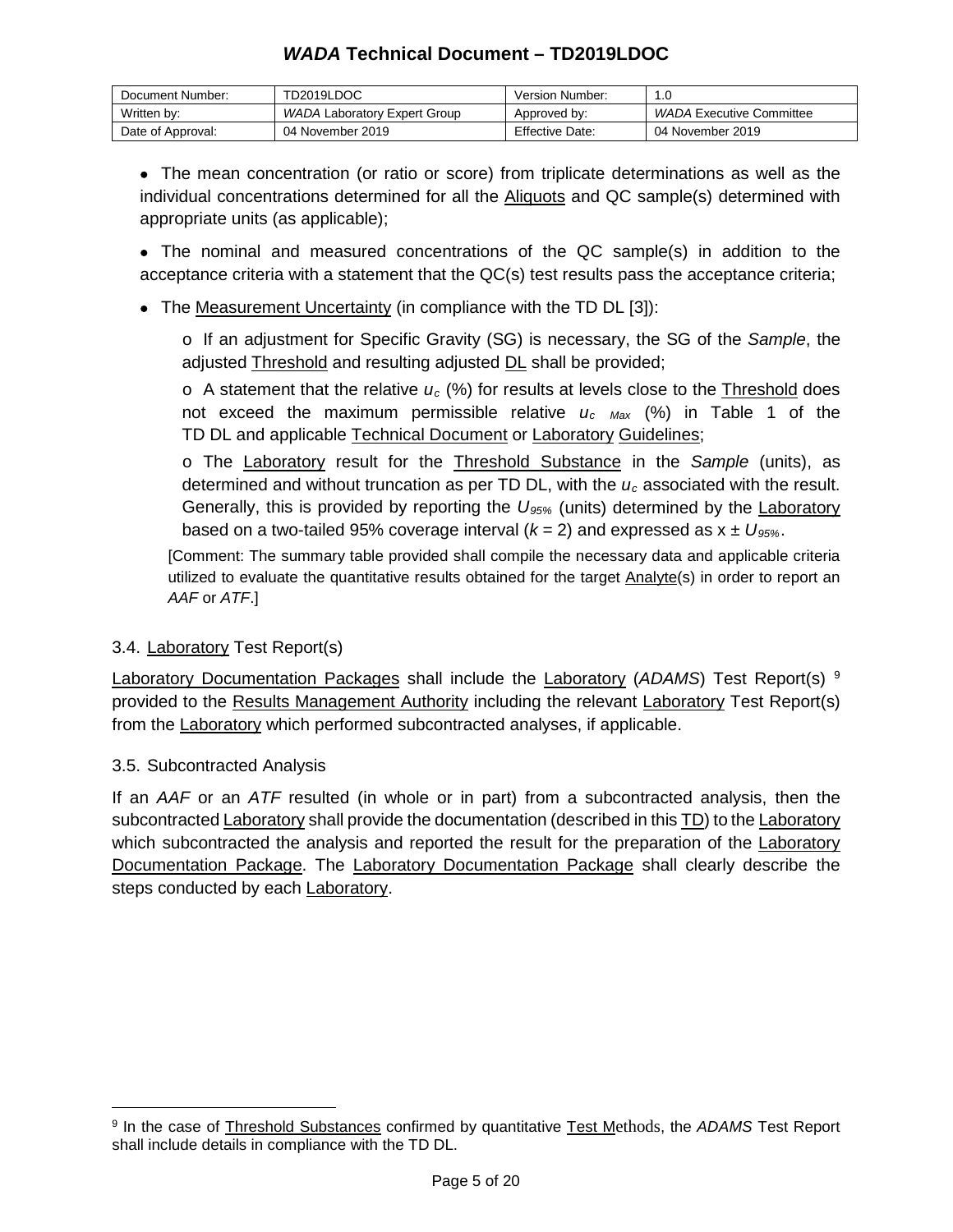| Document Number:  | TD2019LDOC - Appendix A: Urine ABP | Version Number: |                          |
|-------------------|------------------------------------|-----------------|--------------------------|
| Written by:       | WADA Laboratory Expert Group       | Approved by:    | WADA Executive Committee |
| Date of Approval: | 04 November 2019                   | Effective Date: | 04 November 2019         |

### **Urine** *ABP* **LABORATORY DOCUMENTATION PACKAGE**

**and** 

## **Urine** *ABP* **LABORATORY CERTIFICATE OF ANALYSIS**

The requirements of this Appendix of the TD2019LDOC v1 are relevant to urine *Samples* analyzed in support of the steroidal module of the *Athlete Biological Passport* (*ABP*).

This Appendix of TD2019LDOC v1 outlines the requirements for the production of a Urine *ABP* Laboratory Documentation Package or a Urine *ABP* Laboratory Certificate of Analysis. The Laboratory may be requested by the relevant *Athlete* Passport Management Unit (APMU), Expert Panel or *WADA* to provide these types of documentation to support an *Adverse Passport Finding (APF)* [1](#page-5-0) .

It is only mandatory to have a Urine *ABP* Laboratory Documentation Package for those test results that are deemed essential by the APMU or Expert Panel. Laboratories are not required to produce a Urine *ABP* Laboratory Documentation Package for a *Sample* that is judged to confirm the baseline level of a *Marker* by an APMU or Expert Panel. In such case, Laboratories shall provide a Urine *ABP* Laboratory Certificate of Analysis, in accordance with the requirements indicated in Section 3 of this TD Appendix, upon request by an APMU or Expert Panel.

Deviations from this TD Appendix shall not invalidate the *APF*.

### **1.0 Formatting Requirements**

A Urine *ABP* Laboratory Documentation Package shall meet the formatting requirements as detailed in Section 2.0 of the TD2019LDOC v1.

### **2.0 Urine** *ABP* **Laboratory Documentation Package Requirements**

### 2.1 Cover Page

The cover page shall meet the requirements detailed in Section 3.1 of the TD2019LDOC v1.

### 2.2 Chain of Custody

The chain of custody shall meet the requirements detailed in Section 3.2 of the TD2019LDOC v1.

### 2.3 **Confirmation Procedure (CP) data**

• Confirmed value of the Specific Gravity (SG) of the *Sample*;

<span id="page-5-0"></span> $\overline{a}$ <sup>1</sup> *Athlete*s shall only make requests for a Urine *ABP* Laboratory Documentation Package or a Urine *ABP* Laboratory Certificate of Analysis through the relevant Testing Authority or Results Management Authority.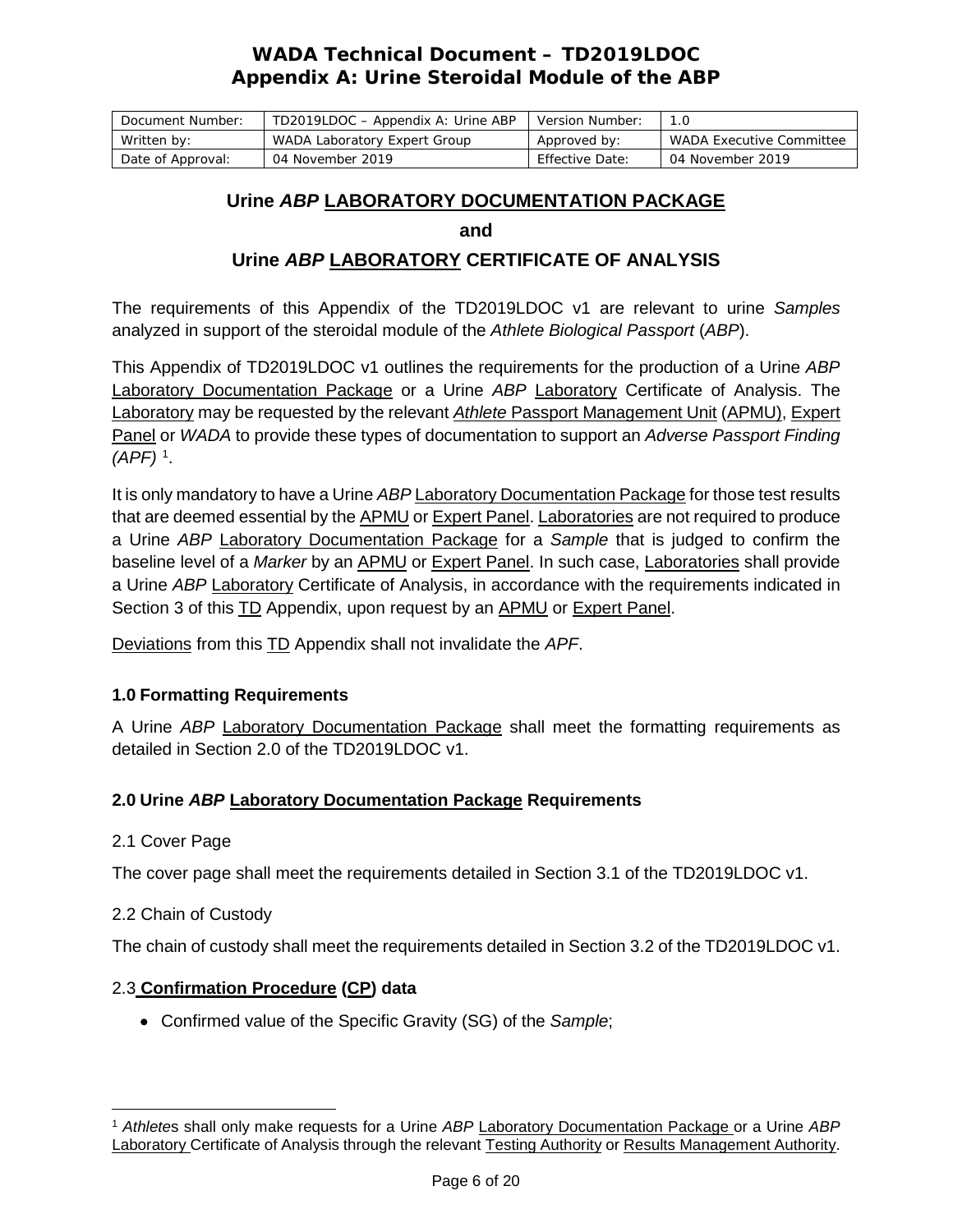| Document Number:  | TD2019LDOC - Appendix A: Urine ABP | Version Number: |                                 |
|-------------------|------------------------------------|-----------------|---------------------------------|
| Written by:       | WADA Laboratory Expert Group       | Approved by:    | <i>WADA</i> Executive Committee |
| Date of Approval: | 04 November 2019                   | Effective Date: | 04 November 2019                |

• CP method details to be provided within the documentation *(e.g.* scheme/sequence of different analysis steps*)*:

o Standard Operating Procedure (SOP) title or identification code of the CP method applied;

- o Instrument type/Identification code;
- o Description of quality control (QC) sample(s) analyzed in the same batch;

o The monitored ions/transitions in the method for identification of the target compound(s).

• "A" and/or "B" *Sample* Laboratory Internal Chain of Custody documentation for CP relevant to the storage and handling of the *Sample* container (if not provided under 2.2 above);

- CP Aliquot Laboratory Internal Chain of Custody documentation;
- CP analytical instrument sequence file  $2$ ;
- *Sample* preparation details:
	- o Data on controlling for efficiency of hydrolysis;
	- o Data on controlling for completeness of derivatization.
- CP GC-MS<sup>n</sup> analysis chromatographic and spectral data:

[Comment: CP data shall be copies of the original data evaluated by the Laboratory to support the conclusion of an *APF*.]

o Calibration curve for all confirmed *Markers* of the steroid profile or concentrations of the calibration standards;

o Clearly integrated chromatograms for the relevant *Markers* of the steroid profile and their respective (deuterated) Internal Standards;

o Identification data of the chromatographic peaks of the relevant *Markers* demonstrating compliance to the TD IDCR [2], including:

- QC sample(s);
- *Sample*;

- A summary table with relative abundances of diagnostic ions, retention time (RT) data and relevant calculation results;

- The applicable criteria utilized to identify the target *Marker*(s);

- The summary table shall include signed/initialed statements (or electronic signature/ validated LIMS outputs) that the results meet the applicable criteria  $3$ .

<span id="page-6-0"></span> $\overline{a}$ <sup>2</sup> A copy of the original sequence file (preferably generated by the analytical instrument software), which demonstrates the identification and order of analysis of each *Sample* analyzed in the Confirmation Procedure.

<span id="page-6-1"></span><sup>3</sup> For example, "pass/fail" as a statement of compliance with criteria.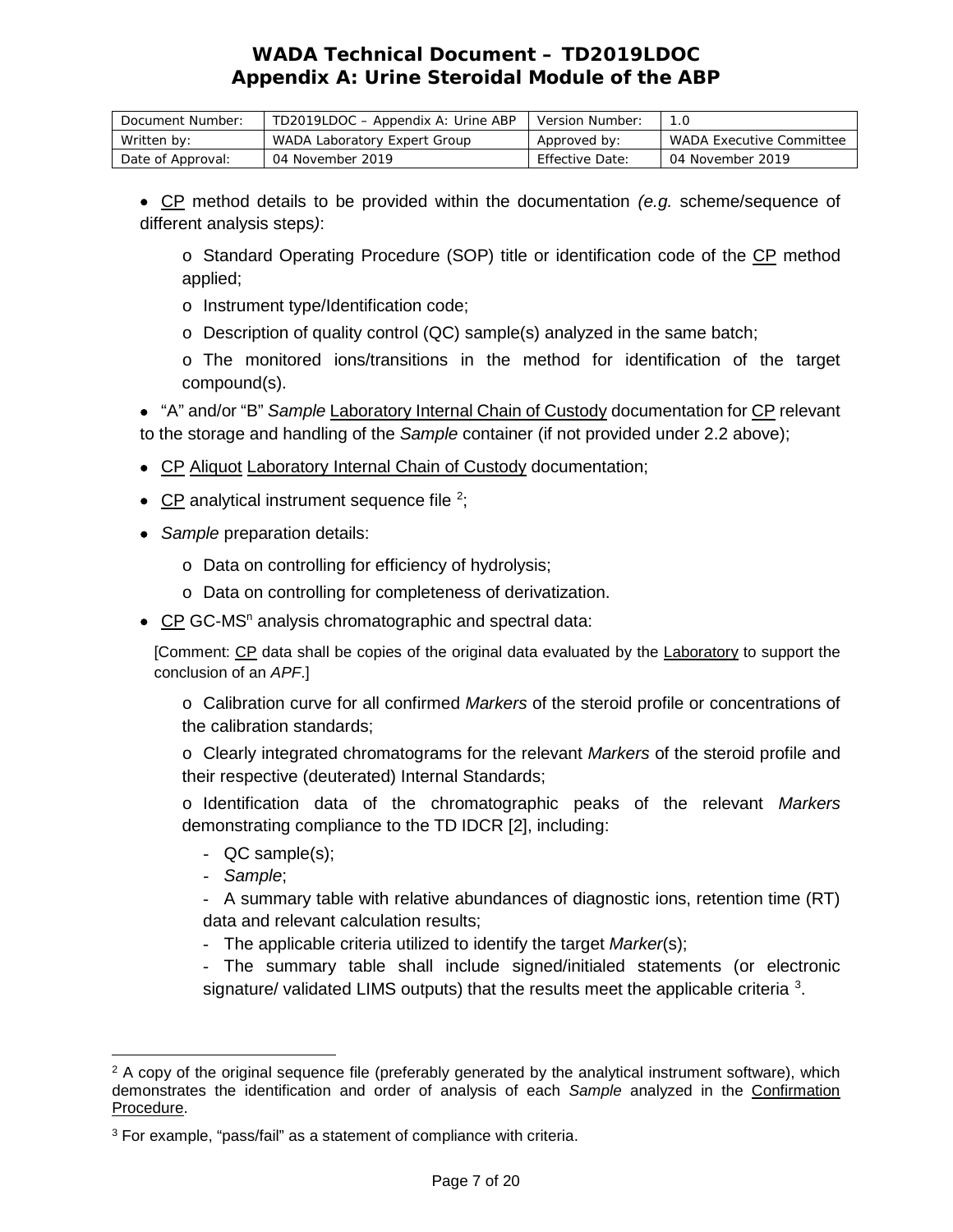| Document Number:  | TD2019LDOC - Appendix A: Urine ABP | Version Number: |                                 |
|-------------------|------------------------------------|-----------------|---------------------------------|
| Written by:       | WADA Laboratory Expert Group       | Approved by:    | <i>WADA</i> Executive Committee |
| Date of Approval: | 04 November 2019                   | Effective Date: | 04 November 2019                |

o Confirmed values of the relevant *Markers* of the steroid profile (including the calculation of the T/E ratio from the T and E chromatographic peak heights or peak areas corrected against a calibrator or a calibration curve) for:

- QC sample(s); and
- *Sample* [4](#page-7-0) ;

[Comment: In addition, the acceptance criteria for the concentrations of the *Markers* in the QC(s) shall be provided with a statement that the QC(s) test results pass the acceptance criteria.]

 $\circ$  Statement regarding the associated  $u_c$  (%) for the relevant *Markers* of the steroid profile (including  $T/E$ , if applicable)  $5$ ;

o Information about the presence/absence of confounding factors, including reporting the estimated concentration of Ethyl-Glucuronide if confirmed above 5 µg/mL;

- o Confirmed values of:
	- 5α-androstanedione (5αAND) concentration; and/or
	- 5β-androstanedione (5βAND) concentration, and
	- ratio of 5αAND/A; and/or
	- ratio of 5βAND/Etio;
	- ratio of T<sub>free</sub>/T<sub>total</sub> (if determined) in the *Sample*.

o Statement regarding the validity of the "steroid profile" of the Sample<sup>5</sup>.

• Statement that there was no deviation from the written CP.

[Comment: If deviation(s) exist (for example, a change in the split ratio or a dilution of the derivatized *Sample* due to *Sample* overload in the instrument; application of an additional cleanup step; or an explanation for the re-analysis of the *Sample* with a new Aliquot) then documentation of the deviation(s) from the written CPs shall be provided.]

• Statement of acceptable performance based on the evaluation of the analytical instrument which was used to generate the *Sample*'s CP data.<sup>[5](#page-7-1)</sup>

<span id="page-7-0"></span> $\overline{a}$ <sup>4</sup> *ADAMS* printout of *Sample* record containing this information may be provided to address this requirement.

<span id="page-7-1"></span><sup>5</sup> For example: "Instrument [identification] meets performance criteria based on the Laboratory SOP and QC data". This statement shall be signed and dated by the operator performing the evaluation.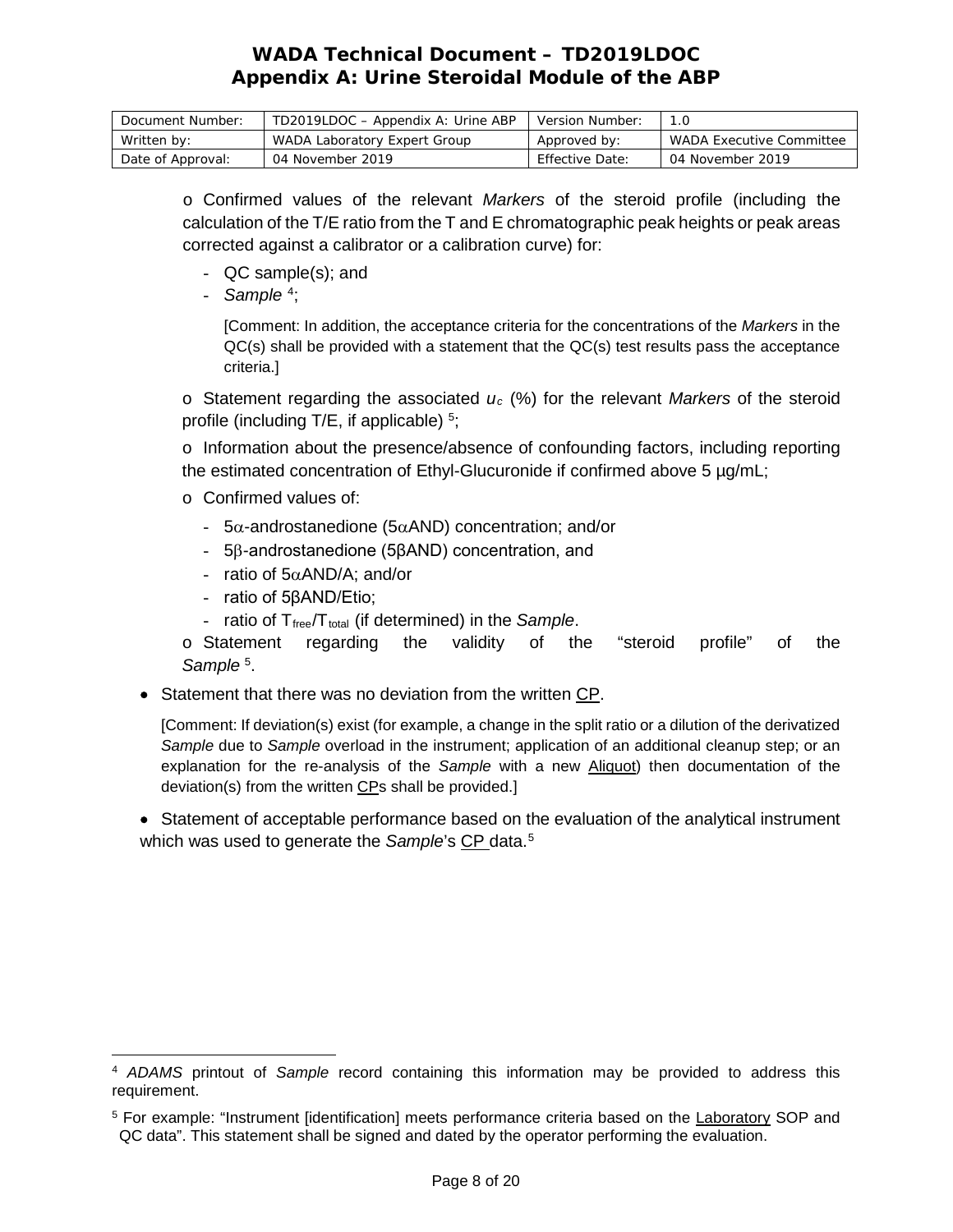| Document Number:  | TD2019LDOC - Appendix A: Urine ABP | Version Number: |                                 |
|-------------------|------------------------------------|-----------------|---------------------------------|
| Written by:       | WADA Laboratory Expert Group       | Approved by:    | <i>WADA</i> Executive Committee |
| Date of Approval: | 04 November 2019                   | Effective Date: | 04 November 2019                |

### **3.0 Urine** *ABP* **Laboratory Certificate of Analysis Requirements**

A Urine *ABP* Laboratory Certificate of Analysis shall only contain the following information:

### 3.1. Cover Page

A signed and dated document by the Laboratory Director or authorized delegate including:

- Identification of the Laboratory preparing the Urine *ABP* Laboratory Certificate of Analysis, including the relevant *Sample* code;
- A statement certifying that the Urine *ABP* Laboratory Certificate of Analysis contains authentic copies of original data and forms;

• A statement specifying that the Urine *ABP* Laboratory Certificate of Analysis shall be handled as confidential information, which shall not be disclosed to third parties and shall not be reproduced or forwarded unless written approval is obtained from the Laboratory;

- A statement certifying that the *Sample* was analyzed according to the relevant *WADA* rules in force (*e.g*. ISL, TDs);
- Any relevant comments.
- 3.2. GC-MS<sup>n</sup> analysis chromatographic printout of the *Sample* steroid profile, including:
	- All relevant *Markers* of the steroid profile;
	- *Sample* code;
	- Analysis date and time;
	- Instrument identification code.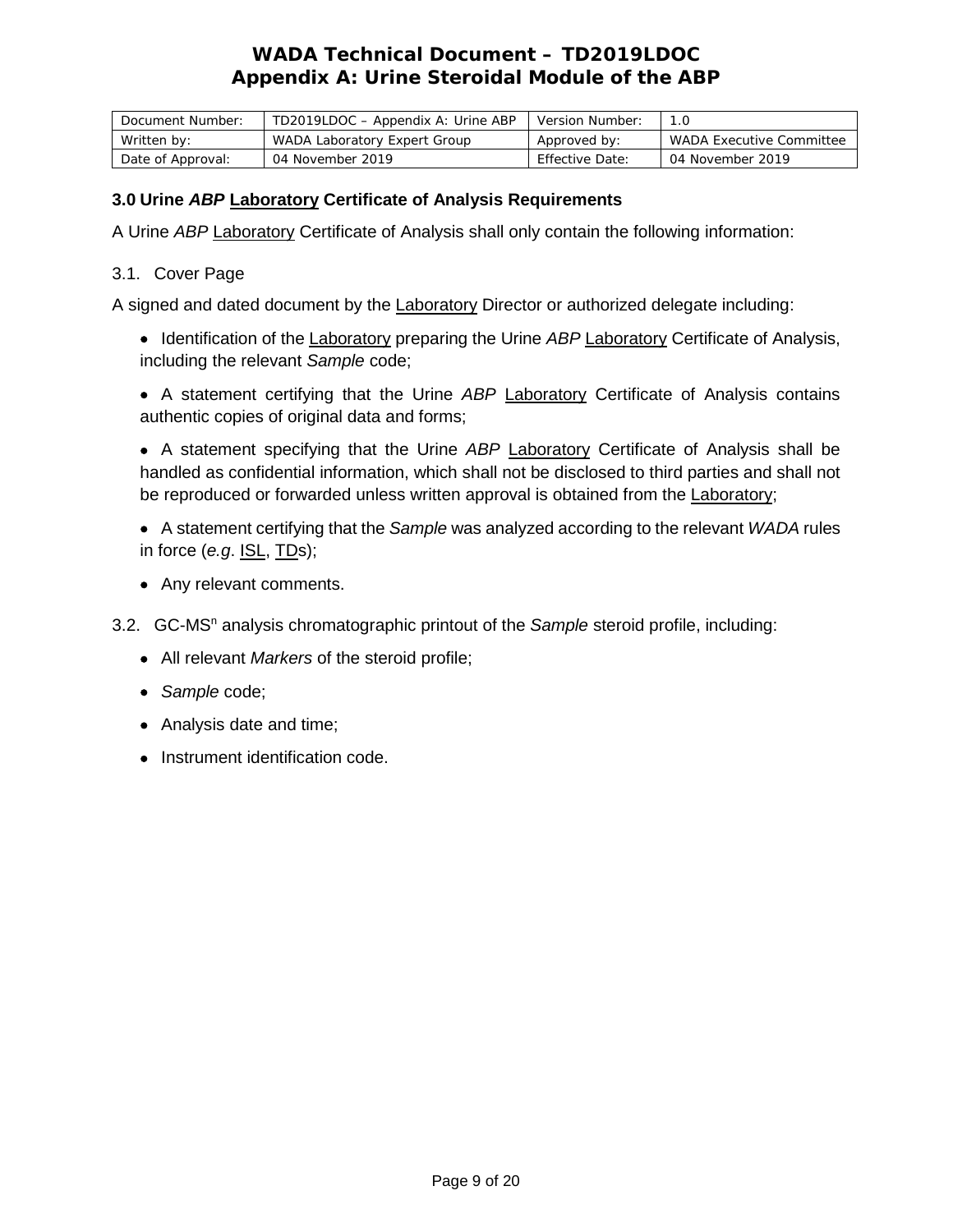## *WADA* **Technical Document – TD2019LDOC Appendix B: GC/C/IRMS**

| Document Number:  | TD2019LDOC - Appendix B: GC/C/IRMS | Version Number: |                          |
|-------------------|------------------------------------|-----------------|--------------------------|
| Written by:       | WADA Laboratory Expert Group       | Approved by:    | WADA Executive Committee |
| Date of Approval: | 04 November 2019                   | Effective Date: | 04 November 2019         |

### **LABORATORY DOCUMENTATION PACKAGE FOR GC/C/IRMS ANALYSIS**

This Appendix of the TD2019LDOC v1 includes instructions for producing Laboratory Documentation Packages for confirmatory analysis results supporting an *Adverse Analytical Finding* (*AAF*) or an *Atypical Finding* (*ATF*) based on the application of Gas Chromatography/Combustion/Isotope Ratio Mass Spectrometry (GC/C/IRMS).

### **1.0 Formatting Requirements**

A GC/C/IRMS **Laboratory Documentation Package** shall meet the formatting requirements detailed in Section 2.0 of the TD2019LDOC v1.

### **2.0 Laboratory Documentation**

### 2.1. Chain of Custody

The chain of custody shall meet the requirements detailed in Section 3.2 of the TD2019LDOC v1.

### 2.2. Confirmation Procedure Analytical data

• Analysis description

(e.g. scheme/sequence of different test steps);

- *Sample* preparation:
	- o Documentation demonstrating the order of sequence injection;
	- o Statement on the verification of retention time (RT) stability.
- IRMS analysis:

 $\circ$  Data on CO<sub>2</sub> pulses stability test and statement on when the linearity signal was checked last;

o Confirmation Procedure analytical instrument sequence file<sup>[1](#page-9-0)</sup>;

o IRMS Test Results, including chromatograms with the integration and annotation of the peaks and  $\delta^{13}$ C values obtained (before and after correction for acetylation, if applicable) for the relevant Target Compounds (TCs) (which produced the *AAF* or *ATF*) and Endogenous Reference Compound (ERC). These results shall be produced for:

- The Reference Material (RM)
- The relevant TCs and ERCs injected at the beginning and end of the sequence;
	- The acceptance criteria for the  $\delta^{13}$ C determinations of the TCs and ERC in the RM shall be provided;

<span id="page-9-0"></span> $\overline{a}$ <sup>1</sup> A copy of the file (preferably generated by the analytical instrument software) which demonstrates the order of analysis of each *Sample* in the Confirmation Procedure.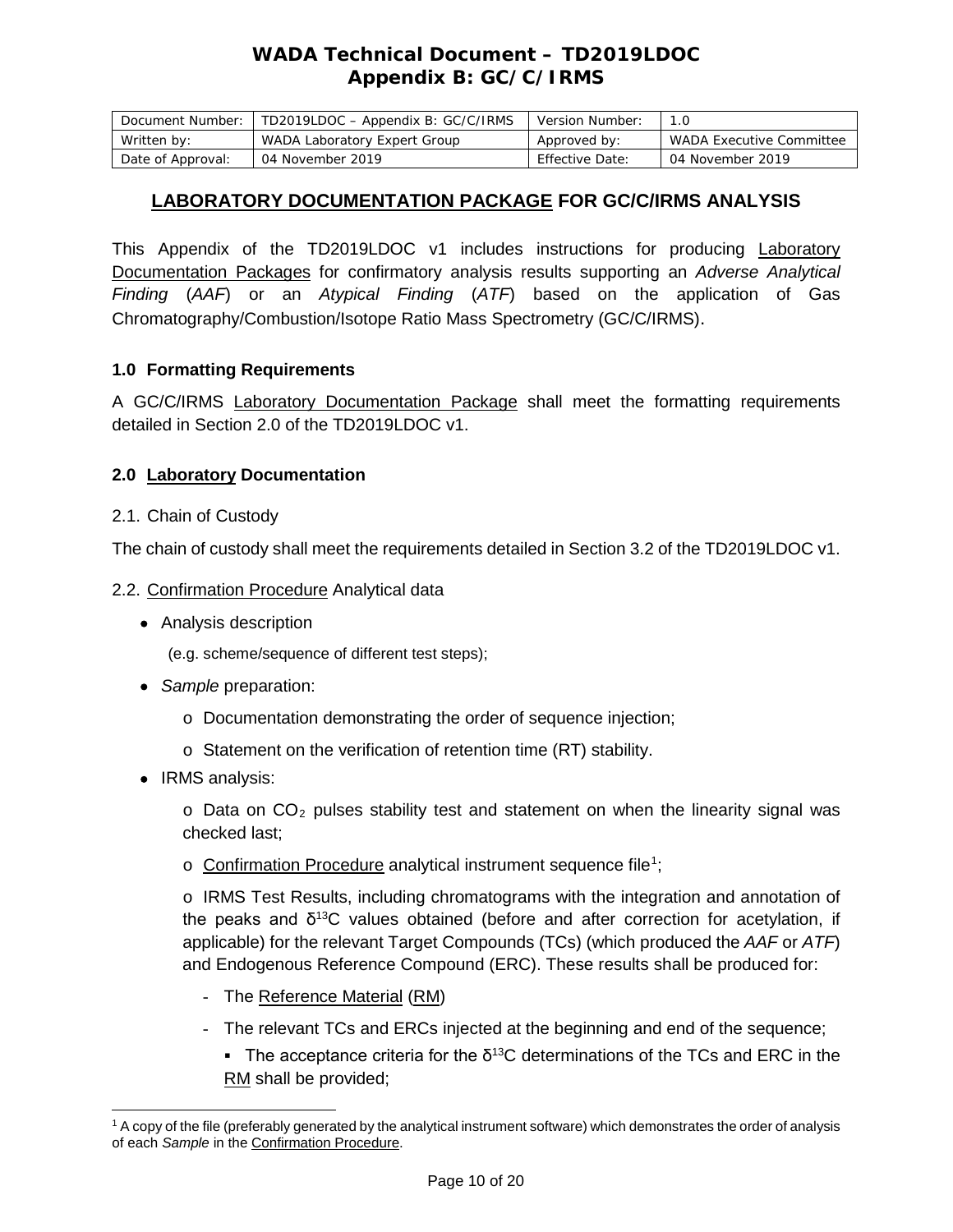# *WADA* **Technical Document – TD2019LDOC Appendix B: GC/C/IRMS**

| Document Number:  | TD2019LDOC - Appendix B: GC/C/IRMS | Version Number: | 1.0                             |
|-------------------|------------------------------------|-----------------|---------------------------------|
| Written by:       | WADA Laboratory Expert Group       | Approved by:    | <i>WADA</i> Executive Committee |
| Date of Approval: | 04 November 2019                   | Effective Date: | 04 November 2019                |

- It shall be stated whether the RM test results pass the acceptance criteria;
- The negative (QCN) and positive quality control (QCP) samples
	- The acceptance criteria for the  $\delta^{13}$ C determinations of the TCs and ERC in the QC samples shall be provided;
	- It shall be stated whether the QC test results pass the acceptance criteria;
- The test *Sample*.
	- Summary of results: Worksheet with δ13C (and associated *uc*) and ∆δ13C values obtained for the test *Sample*, the QCN and QCP for the relevant TCs and ERC.
- GC-MS analysis

o Mass spectrum of each relevant TC and ERC (average and not apex) in the *Sample* and a comparison with mass spectrum obtained from a reference preparation;

- $\circ$  Proof of identification of the peaks of the relevant TC(s) and ERC, including determination of relative abundances of diagnostic ions and RT in accordance with TDIDCR [2] requirements;
- o A statement about steroid peak purity.
- Second Opinion (if requested).

#### 2.3. Laboratory Test Report(s)

The Test Report documentation as detailed in Section 3.4 of the TD2019LDOC v1.

#### 2.4. Subcontracted analysis

Subcontracted analysis shall meet the requirements detailed in Section 3.5 of the TD2019LDOC v1.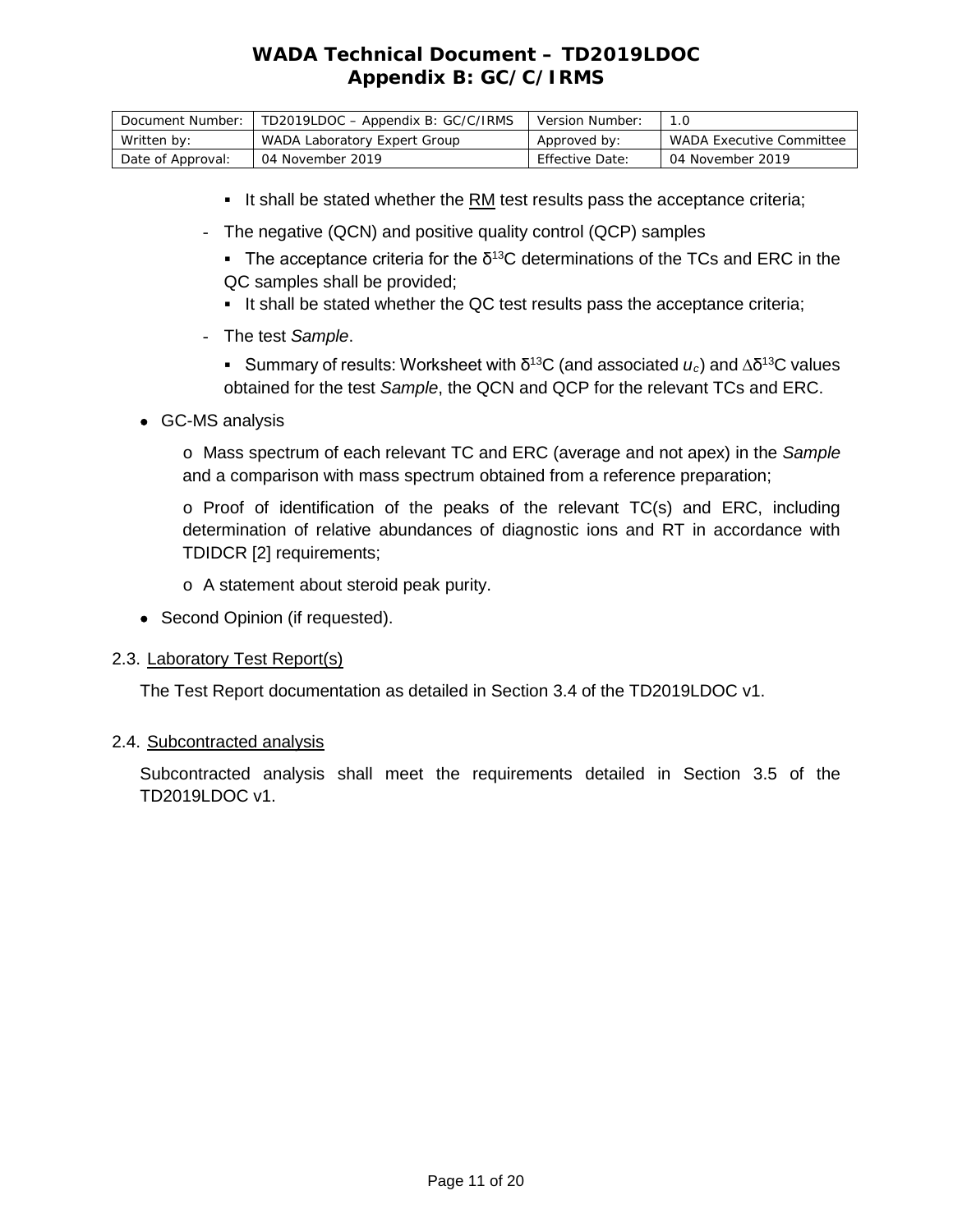# *WADA* **Technical Document – TD2019LDOC Appendix C: ESA**

| Document Number:  | TD2019LDOC - Appendix C: ESA | Version Number:        | 1.0                      |
|-------------------|------------------------------|------------------------|--------------------------|
| Written by:       | WADA Laboratory Expert Group | Approved by:           | WADA Executive Committee |
| Date of Approval: | 04 November 2019             | <b>Effective Date:</b> | 04 November 2019         |

# **LABORATORY DOCUMENTATION PACKAGE FOR ESA ANALYSIS BY ELECTROPHORETIC METHODS**

This Appendix of the TD2019LDOC v1 includes instructions for producing Laboratory Documentation Packages for results supporting an *Adverse Analytical Finding* (*AAF*) reported for erythropoiesis stimulating agents (ESAs) when using electrophoretic methods.

### **1.0 Formatting Requirements**

An ESA Laboratory Documentation Package shall meet the formatting requirements as detailed in Section 2.0 of the TD2019LDOC v1.

### **2.0 Laboratory Documentation**

1.1. Chain of Custody

The chain of custody shall meet the requirements detailed in Section 3.2 of the TD2019LDOC v1.

1.2. Analytical data

### 1.2.1. Initial Testing Procedure (ITP)

Provision of the ITP data is optional (at the Laboratory's discretion):

• Test description

[Comment: For example, description of IEF-PAGE or SAR-PAGE procedure, including method used for ESA enrichment/purification.]

- *Sample* sequence description (content and lane position on the gel);
- ITP results including gel images and report (*e.g.* GASepo Analysis Report) on:
	- o Negative control sample (QCN);

o Reference preparations used to define basic, acidic and endogenous areas in IEF-PAGE or apparent molecular mass in SDS-PAGE and SAR-PAGE; and

- o *Sample* Aliquot;
- Statement on quality control, instrument operation and other test validity data

[Comment: For example, "The overall system performance is demonstrated by the quality control samples of the Initial Testing Procedure. It is considered to be valid for the entire procedure".]

• Conclusion from the Initial Testing Procedure

[Comment: For example, "The band in Sample x shows a faint, diffuse area above the corresponding endogenous band on the SAR-PAGE gel; therefore, the presence of recombinant EPO cannot be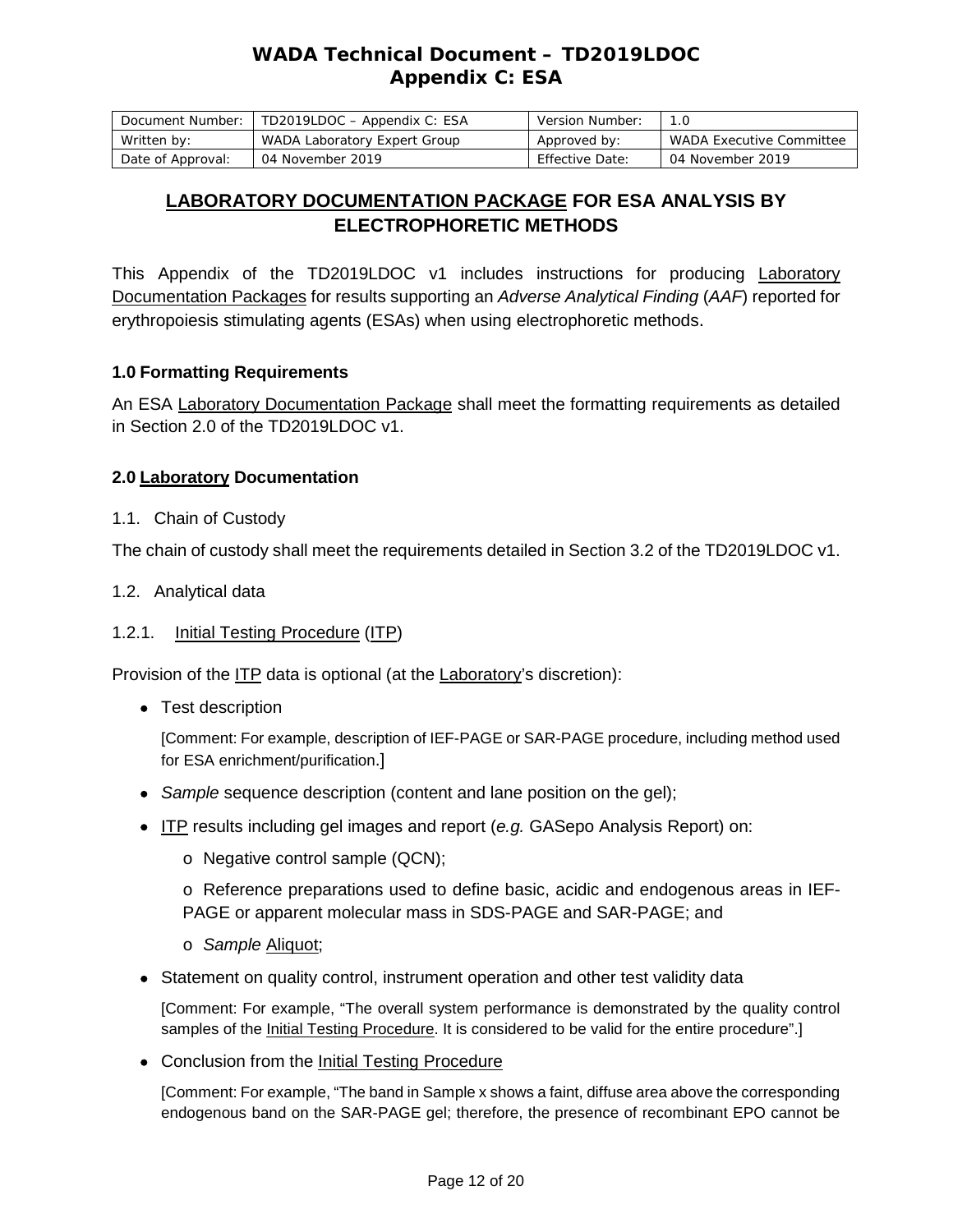# *WADA* **Technical Document – TD2019LDOC Appendix C: ESA**

| Document Number:  | TD2019LDOC - Appendix C: ESA | Version Number: |                                 |
|-------------------|------------------------------|-----------------|---------------------------------|
| Written by:       | WADA Laboratory Expert Group | Approved by:    | <i>WADA</i> Executive Committee |
| Date of Approval: | 04 November 2019             | Effective Date: | 04 November 2019                |

excluded. Consequently, this result is considered a Presumptive Adverse Analytical Finding and the *Sample* shall be subjected to a Confirmation Procedure".]

### 1.2.2. Confirmation Procedure(s):

• Test Description

[Comment: For example, description of SAR-PAGE procedure, including method used for ESA enrichment/purification.]

- *Sample* sequence description (content and lane position on the gel);
- Confirmation results including gel images and report (e.g. GASepo Analysis Report) on:
	- o Negative control sample (QCN);
	- o Positive control sample(s) (QCP);

o Reference preparations used to define basic, acidic and endogenous areas in IEF-PAGE or apparent molecular mass in SDS-PAGE and SAR-PAGE; and

- o *Sample* Aliquot;
- Statement on quality control, instrument operation and other test validity data

[Comment: For example, "The overall system performance is demonstrated by the positive and negative control samples of the Confirmation Procedure. It is considered to be valid for the entire procedure".]

• Conclusion from Confirmation Procedure.

[Comment: For example, "The band in Sample x shows a faint, diffuse area above the corresponding band for endogenous EPO on the SAR-PAGE gel; therefore, the presence of recombinant EPO is confirmed according to the WADA TD EPO [4]. Consequently, a second opinion for this Sample shall be requested".]

• Second Opinion (signed by a member of the *WADA* EPO Working Group whose name is listed in the effective TD EPO [4]).

### 1.3. Laboratory Test Report(s**)**

The Test Report documentation as detailed in Section 3.4 of the TD2019LDOC v1.

1.4. Subcontracted Analysis

Subcontracted analysis shall meet the requirements detailed in Section 3.5 of the TD2019LDOC v1.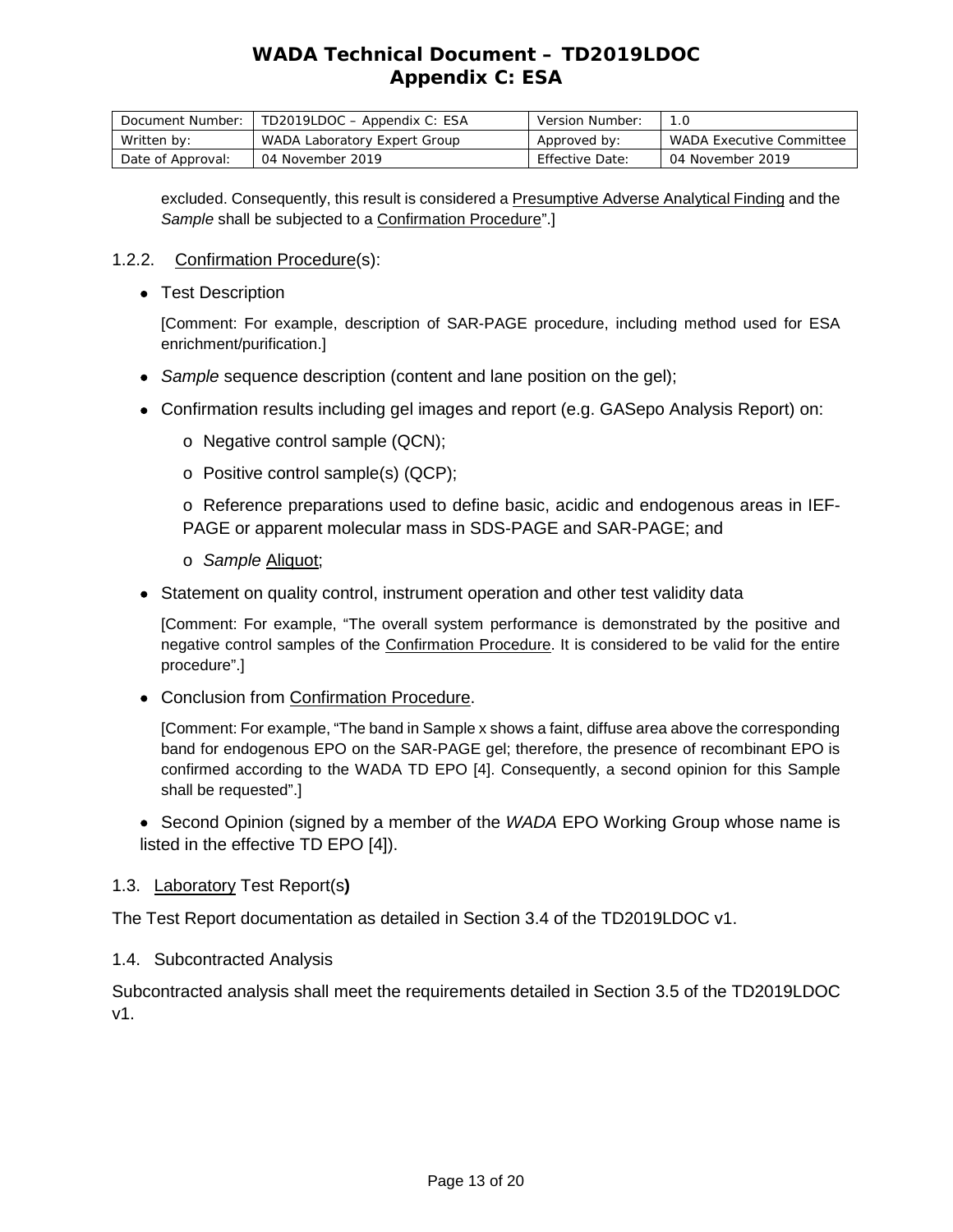# *WADA* **Technical Document – TD2019LDOC Appendix D: hGH**

| Document Number:  | TD2019LDOC- Appendix D: hGH  | Version Number: |                                 |
|-------------------|------------------------------|-----------------|---------------------------------|
| Written by:       | WADA Laboratory Expert Group | Approved by:    | <i>WADA</i> Executive Committee |
| Date of Approval: | 04 November 2019             | Effective Date: | 04 November 2019                |

## **LABORATORY DOCUMENTATION PACKAGE FOR hGH ANALYSIS**

This Appendix of the TD2019LDOC v1 includes instructions for producing Laboratory Documentation Packages for confirmatory analysis results supporting an *Adverse Analytical Finding* (*AAF*) or an *Atypical Finding* (*ATF*) reported for human Growth Hormone (hGH).

### **1.0 Formatting Requirements**

An hGH Laboratory Documentation Package shall meet the formatting requirements as detailed in Section 2.0 of the TD2019LDOC v1.

### **2.0 Laboratory Documentation**

1.1. Chain of Custody

The chain of custody shall meet the requirements detailed in Section 3.2 of the TD2019LDOC v1.

### 1.2. Confirmation Procedure Analytical Data

- Summary Analysis description, including
	- o kit lot numbers if applying the Isoforms Test;
	- $\circ$  IGF-I and P-III-NP assay pairs and kit lot numbers if applying the Biomarkers Test;
	- o scheme/sequence of different analytical steps.
- Statement of acceptable performance based on the evaluation of the analytical instrument, which was used to generate the *Sample*'s CP data <sup>1</sup>;
- Assays' calibration curve;
- Sequence of analysis;

• Test data for negative (QCN) and positive quality control (QCP) sample(s) and *Sample,* including:

o Isoforms Test

- The REC and PIT concentrations, expressed to three (3) decimal places, for the three (3) *Sample* Aliquots analyzed using kit-1 and kit-2;

- The mean concentrations from the triplicate determinations expressed to three (3) decimal places;

- The Relative Standard Deviation (RSD, %) of the triplicate determinations;

<span id="page-13-0"></span> $\overline{a}$ <sup>1</sup> For example: "Instrument [identification] meets performance criteria based on the Laboratory SOP and QC data". This statement shall be signed and dated by the operator performing the evaluation.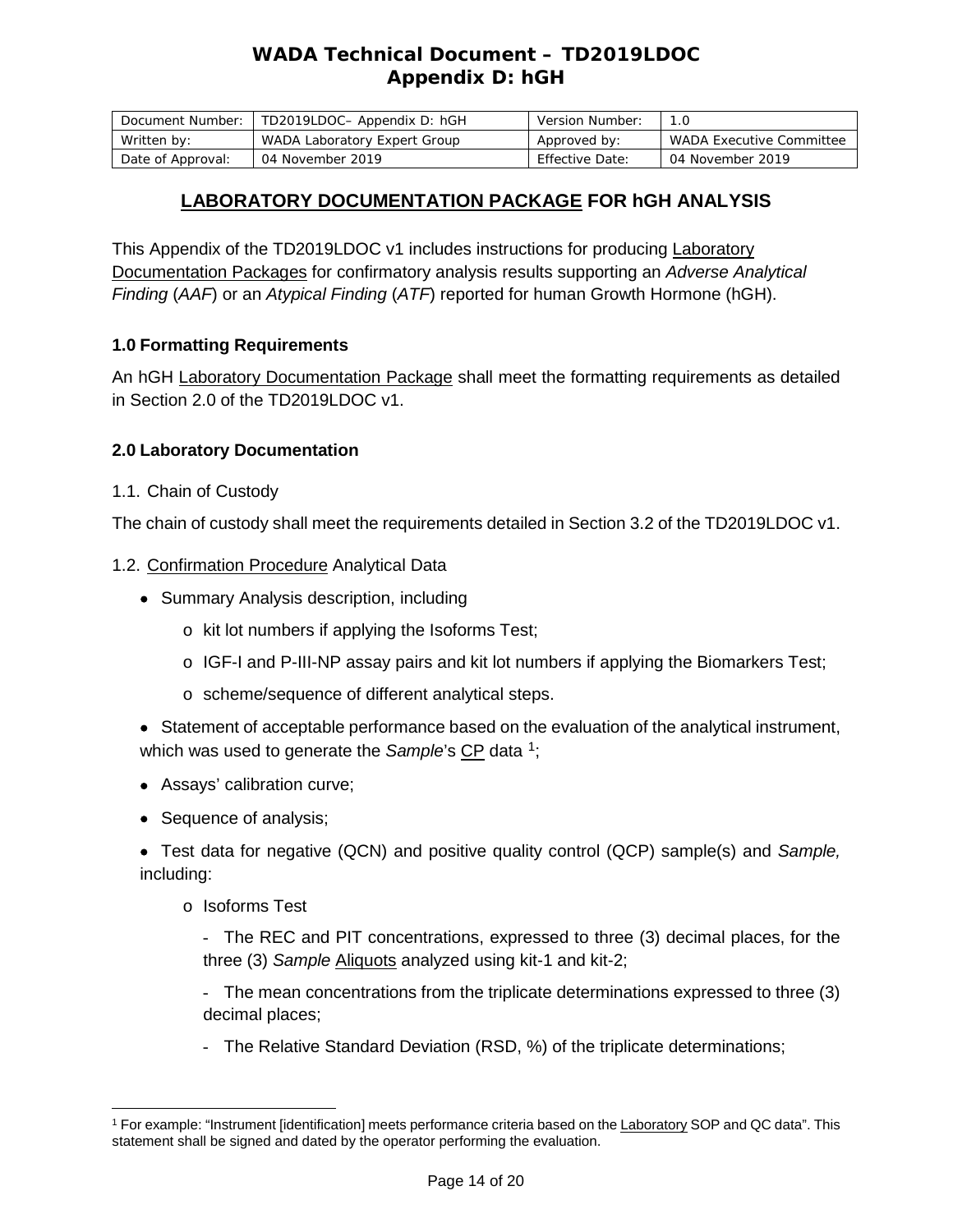# *WADA* **Technical Document – TD2019LDOC Appendix D: hGH**

| Document Number:  | TD2019LDOC- Appendix D: hGH  | Version Number:        |                                 |
|-------------------|------------------------------|------------------------|---------------------------------|
| Written by:       | WADA Laboratory Expert Group | Approved by:           | <i>WADA</i> Executive Committee |
| Date of Approval: | 04 November 2019             | <b>Effective Date:</b> | 04 November 2019                |

- The resulting REC/PIT ratios (ratio-1; ratio-2), expressed to two (2) decimal places, calculated from the corresponding mean REC and PIT concentrations from the triplicate determinations;

- The applicable (kit, sex of the *Athlete*) Decision Limit(s) (DL);

- The  $u_c$  (%) at values close to the DL as determined by the Laboratory during method validation, and

- The expanded MU (*U95%*) equivalent to the 95% coverage interval (*k* = 2) for the value of the REC/PIT ratios for the *Sample*.

o *Biomarkers Test*

 $\overline{a}$ 

- The IGF-I and P-III-NP concentrations (expressed to the nearest integer for IGF-I [2](#page-14-0) and two decimal places for P-III-NP) for the three (3) *Sample* Aliquots analyzed with two (2) different IGF-I / P-III-NP assay pair combinations;

- The mean concentrations from the triplicate determinations (expressed to the nearest integer for IGF-I<sup>2</sup> and two decimal places for P-III-NP);

- The GH-2000 scores, expressed to two (2) decimal places, calculated from the natural logarithms (In) of the mean concentrations (ng/mL) of IGF-I <sup>[3](#page-14-1)</sup> and P-III-NP;

- The applicable DL(s) (assay pair, sex of the *Athlete*);

- The *uc* at values close to the DL as determined by the Laboratory during method validation, and

- The expanded MU (*U95%*) equivalent to the 95% coverage interval (*k* = 2) for the value of the GH-2000 score for the *Sample*.

• The acceptance criteria for the concentrations and ratios/scores of each QC sample, and a statement on whether the QC test results passed the acceptance criteria.

<span id="page-14-0"></span>**<sup>2</sup>** When the bottom-up LC-MS/MS or LC-HRMS method is used for IGF-I quantification during the Confirmation Procedure, the Laboratory shall report the IGF-I concentrations (triplicate determinations, mean concentration) determined from the quantification of T1 and T2 peptides, as well as the calculated difference between these mean (T1, T2) concentrations. The Laboratory shall also report the average (overall) IGF-I concentration determined from the quantification of T1 and T2 [5].

<span id="page-14-1"></span>**<sup>3</sup>** When the bottom-up LC-MS/MS or LC-HRMS method is used for IGF-I quantification during the Confirmation Procedure, the GH-2000 score is calculated from the natural logarithm (ln) of the average (overall) concentration (ng/mL) of IGF-I determined from the quantification of T1 and T2 [5].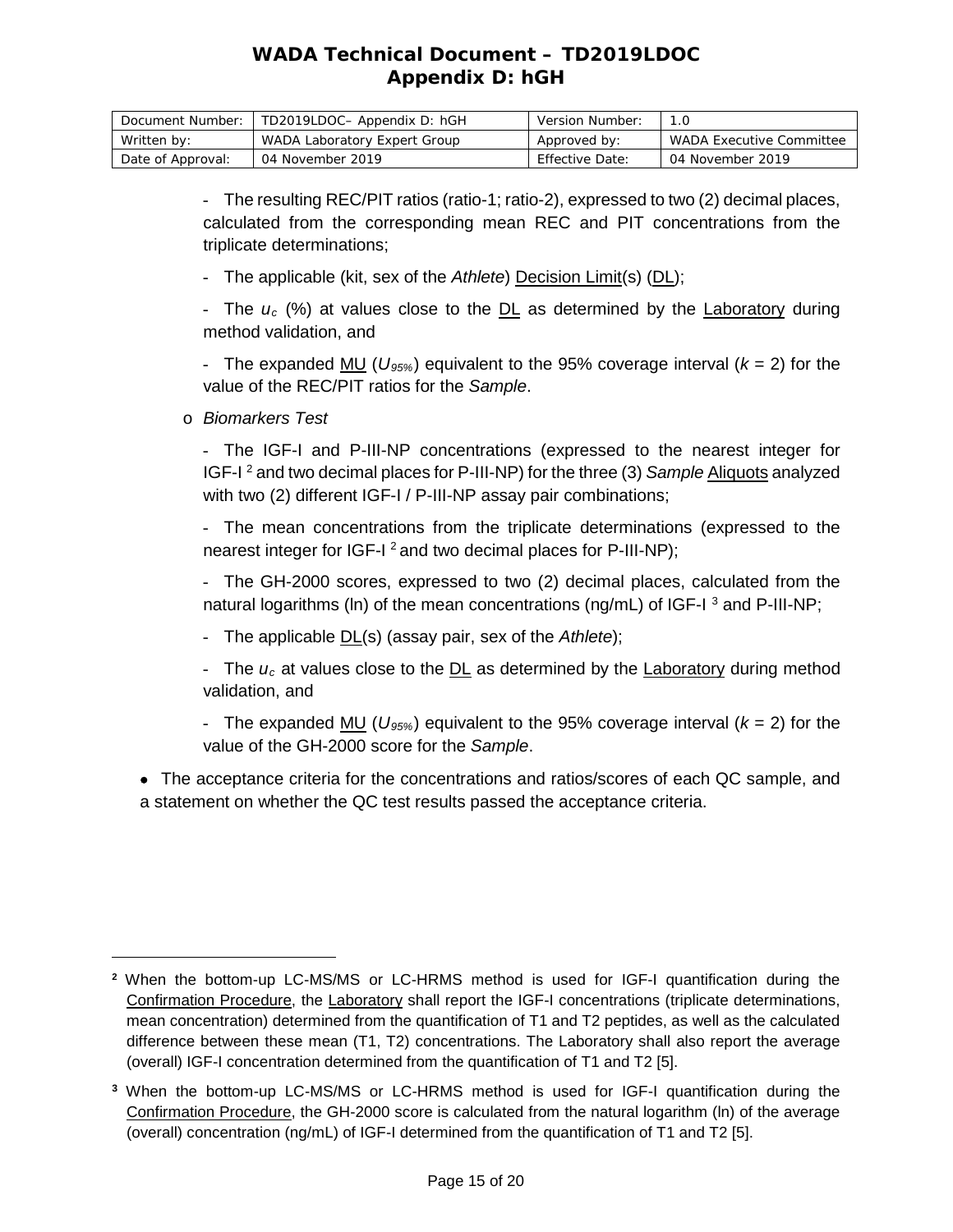# *WADA* **Technical Document – TD2019LDOC Appendix D: hGH**

| Document Number:  | TD2019LDOC- Appendix D: hGH  | Version Number:        |                                 |
|-------------------|------------------------------|------------------------|---------------------------------|
| Written by:       | WADA Laboratory Expert Group | Approved by:           | <i>WADA</i> Executive Committee |
| Date of Approval: | 04 November 2019             | <b>Effective Date:</b> | 04 November 2019                |

#### 1.3. Laboratory Test Report(s)

• Laboratory Test Report from *ADAMS,* including the conclusion from the Confirmation Procedure;

#### Example Isoforms Test:

"The analysis of the *Sample* using the hGH differential immunoassays has produced the following analytical values of assay ratios: 2.52 for kit "1" and 2.40 for kit "2", which are greater than the corresponding DLs of 1.84 and 1.91, respectively. The relative combined standard uncertainty (*uc*, %) estimated by the Laboratory at levels close to the DL is 15% for kit "1" and 17% for kit "2". This constitutes an *Adverse Analytical Finding* for hGH".

#### Example Biomarkers Test:

"The analysis of the *Sample* with the hGH Biomarkers Test has produced the following GH-2000 scores: 10.90 for assay pair '1' [IDS IGF-I + Centaur P-III-NP] and 9.90 for assay pair '2' [LC-MS/MS IGF-I + Orion P-III-NP], which are greater than the corresponding male-specific DLs of 10.61 and 9.70, respectively. The combined standard uncertainty (*uc*) estimated by the Laboratory at levels close to the DL is 0.40 for assay pair '1' and 0.35 for assay pair '2'. This constitutes an *Adverse Analytical Finding* for hGH".

• Relevant Laboratory Test Report(s) from subcontracted analyses, if any.

#### 1.4. Subcontracted Analysis

Subcontracted analysis shall meet the requirements detailed in Section 3.5 of the TD2019LDOC v1.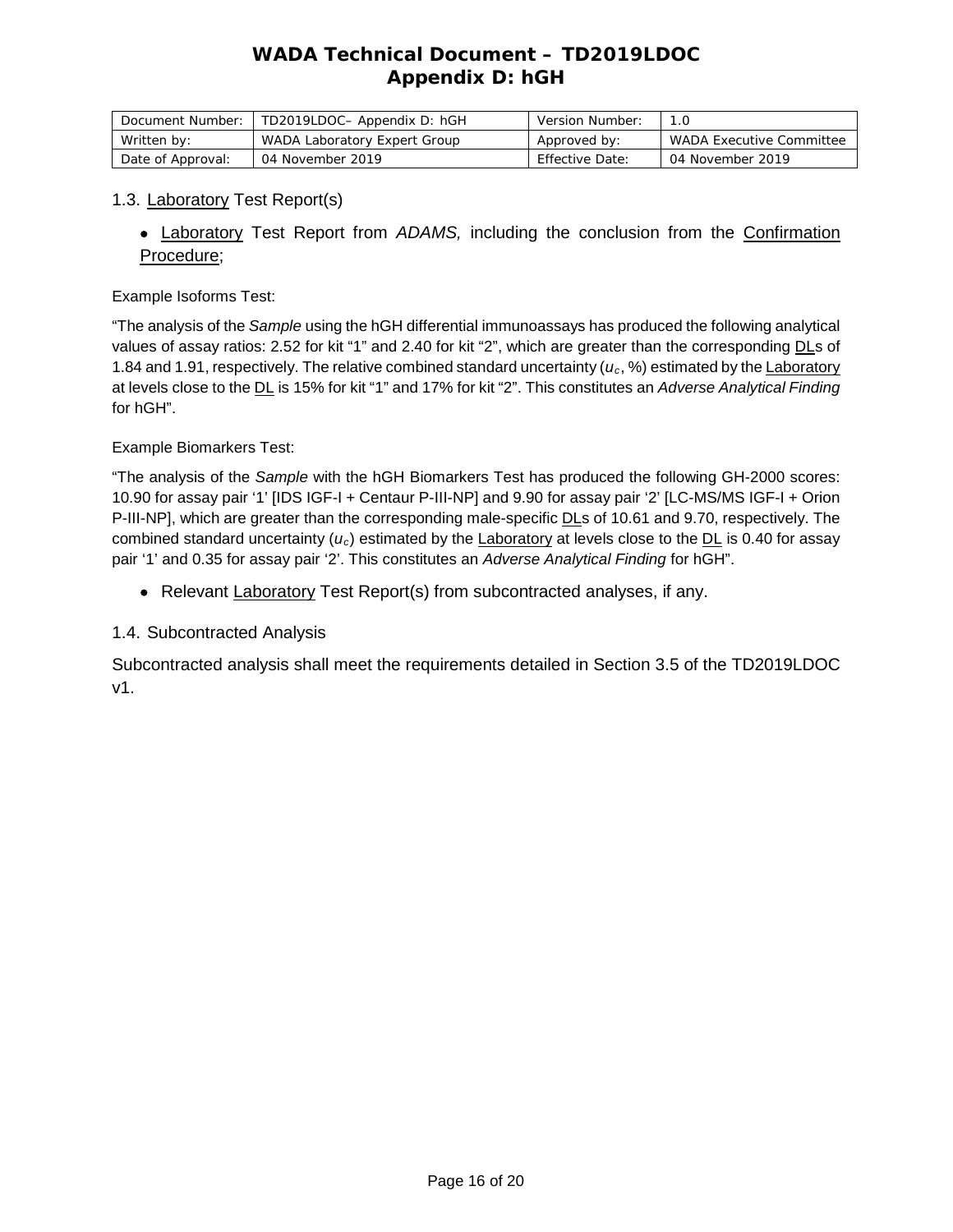## *WADA* **Technical Document – TD2019LDOC Appendix E: Blood** *ABP*

| Document Number:  | TD2019LDOC- Appendix E: Blood ABP | Version Number: |                                 |
|-------------------|-----------------------------------|-----------------|---------------------------------|
| Written by:       | WADA Laboratory Expert Group      | Approved by:    | <i>WADA</i> Executive Committee |
| Date of Approval: | 04 November 2019                  | Effective Date: | 04 November 2019                |

## **Blood** *ABP* **LABORATORY DOCUMENTATION PACKAGE and Blood** *ABP* **LABORATORY CERTIFICATE OF ANALYSIS**

The requirements of this Appendix of the TD2019LDOC v1 are relevant to blood *Samples* analyzed in support of the hematological module of the *Athlete Biological Passport* (*ABP*).

This TD appendix outlines the requirements for the production of a Blood *ABP* Laboratory Documentation Package or a Blood *ABP* Laboratory Certificate of Analysis. The Laboratory or WADA-Approved Laboratory for the ABP may be requested by the relevant Athlete Passport Management Unit (APMU), Expert Panel or *WADA* to provide these types of documentation to support an *Adverse Passport Finding (APF)[1](#page-16-0) .* 

It is only mandatory to have a Blood *ABP* Laboratory Documentation Package for those test results that are deemed essential by the APMU or Expert Panel. Laboratories are not required to produce a Blood *ABP* Laboratory Documentation Package for a *Sample* that is judged to confirm the baseline level of a *Marker* by an APMU or Expert Panel. In such case, Laboratories shall provide a Blood *ABP* Laboratory Certificate of Analysis in accordance with the requirements as indicated in Section 3 of this TD Appendix, upon request by an APMU or Expert Panel.

A template of the Blood *ABP* Laboratory Certificate of Analysis is available to Laboratories and WADA-Approved Laboratories for the ABP upon request to *WADA*.

Deviations from this TD Appendix shall not invalidate the blood *APF*.

### **1.0 Formatting Requirements**

A Blood *ABP* Laboratory Documentation Package shall meet the formatting requirements as detailed in Section 2.0 of the TD2019LDOC v1.

### **2.0 Blood** *ABP* **Laboratory Documentation Package Requirements**

2.1. Cover Page

The cover page shall meet the requirements detailed in Section 3.1 of the TD2019LDOC v1.

2.2. A copy of the *Sample*'s temperature data logger report (if not attached to the result in *ADAMS*).

2.3. Chain of Custody

The chain of custody shall meet the requirements detailed in Section 3.2 of the TD2019LDOC v1.

<span id="page-16-0"></span> $\overline{a}$ <sup>1</sup> *Athlete*s shall only make requests for a Blood *ABP* Laboratory Documentation Package or a Blood *ABP* Laboratory Certificate of Analysis through the relevant Testing Authority or Results Management Authority.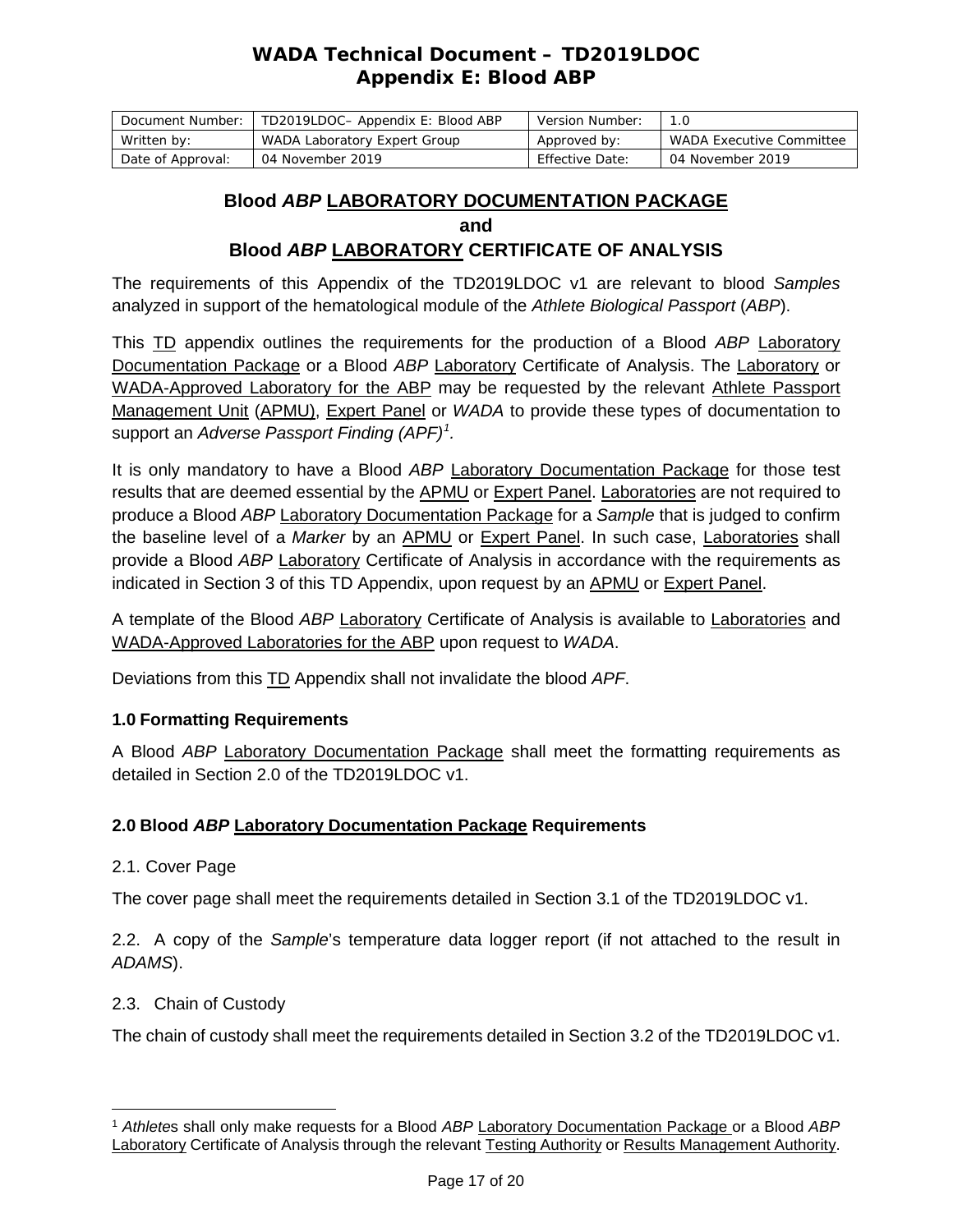# *WADA* **Technical Document – TD2019LDOC Appendix E: Blood** *ABP*

| Document Number:  | TD2019LDOC- Appendix E: Blood ABP | Version Number:        |                          |
|-------------------|-----------------------------------|------------------------|--------------------------|
| Written by:       | WADA Laboratory Expert Group      | Approved by:           | WADA Executive Committee |
| Date of Approval: | 04 November 2019                  | <b>Effective Date:</b> | 04 November 2019         |

#### 2.4. Analytical data

- Original Sysmex printouts of all *Sample* full blood count and scattergrams, including:
	- o *Sample* code;
	- o Analysis date and time;
	- o Instrument identification and serial number.
- *Sample* and XN-checks (level 1,2,3) quality control (QC) results summary table, including:
	- o Results of all *Sample* analyses (minimum two);
	- o All XN-check QC levels from the same batch as the *Sample*;
	- o Criteria;
	- o Statements of acceptance.

[Comment: The summary table provided shall compile the necessary data and applicable criteria as per the TD BAR [6].]

- XN-CHECK manufacturer assay sheets for each QC level.
- *ADAMS* record printout which contains:
	- o Date and time of submission of the results into *ADAMS*;
	- o Date and time of *Sample* reception;
	- o Date and time of *Sample* analysis;
	- o Sport/discipline;

o Testing Authority (TA), Results Management Authority (RMA), Sample Collection Authority (SCA);

o Biological parameter results for the *Sample*.

### **3.0 Blood** *ABP* **Laboratory Certificate of Analysis Requirements**

A Blood *ABP* Laboratory Certificate of Analysis shall only contain the following information:

### 3.1. Cover Page

A signed and dated document by the Laboratory Director or the Director of the WADA-Approved Laboratory for the ABP or authorized delegate including:

- Identification of the Laboratory or the WADA-Approved Laboratory for the ABP preparing the Blood *ABP* Laboratory Certificate of Analysis, including the relevant *Sample* code;
- A statement certifying that the Blood *ABP* Laboratory Certificate of Analysis contains authentic copies of original data and forms;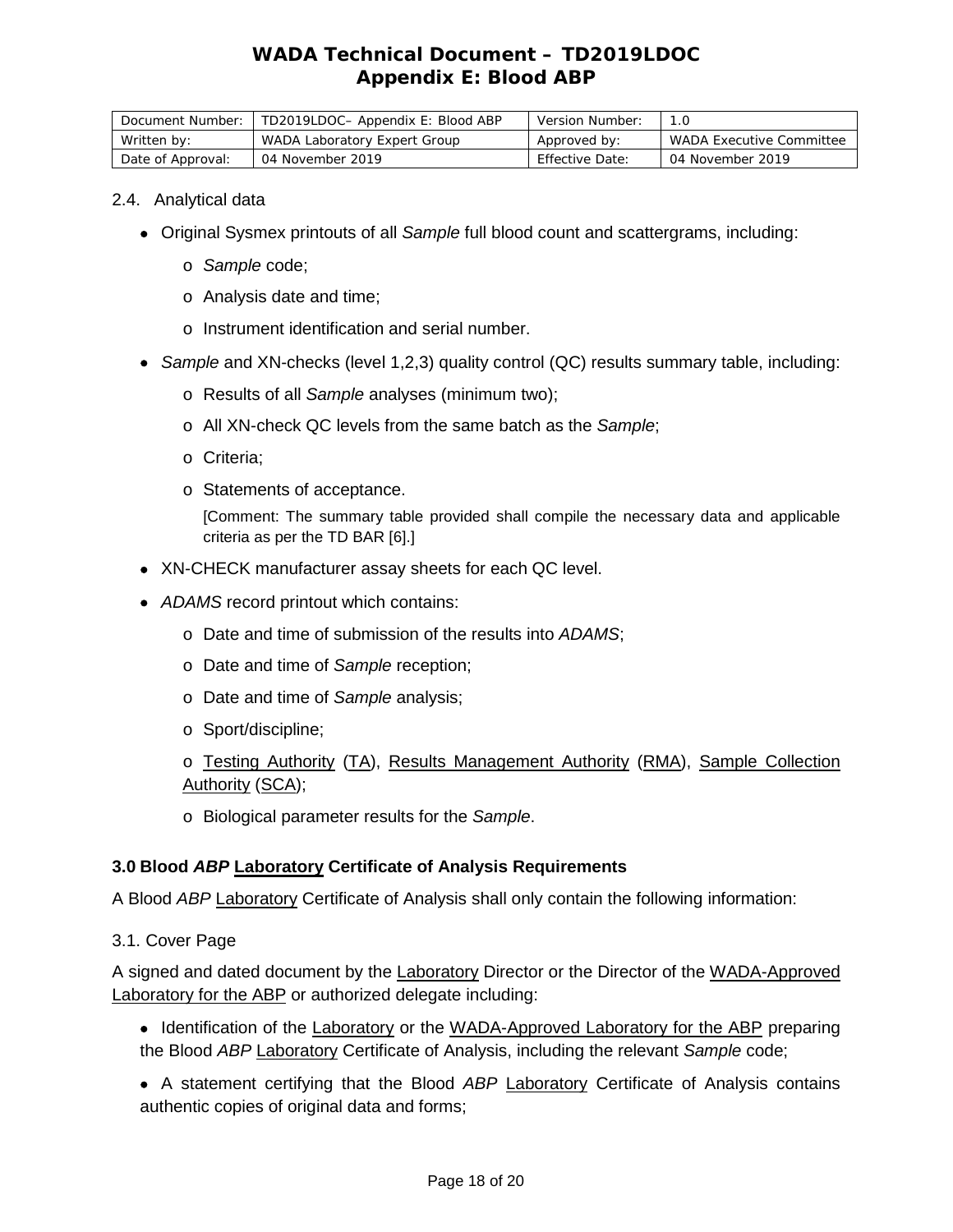# *WADA* **Technical Document – TD2019LDOC Appendix E: Blood** *ABP*

| Document Number:  | TD2019LDOC- Appendix E: Blood ABP | Version Number: |                                 |
|-------------------|-----------------------------------|-----------------|---------------------------------|
| Written by:       | WADA Laboratory Expert Group      | Approved by:    | <i>WADA</i> Executive Committee |
| Date of Approval: | 04 November 2019                  | Effective Date: | 04 November 2019                |

• A statement specifying that the Blood *ABP* Laboratory Certificate of Analysis shall be handled as confidential information which shall not be disclosed to third parties and shall not be reproduced or forwarded unless written approval is obtained from the Laboratory or the WADA-Approved Laboratory for the ABP;

• A declaration certifying that the *Sample* was analyzed according to the relevant *WADA* rules in force (*e.g*. ISL, TDs);

• Any relevant comments.

3.2. Original Sysmex printout of the accepted *Sample* analysis, including:

- Full blood count and scattergram;
- *Sample* code;
- Analysis date and time;
- Instrument identification and serial number.